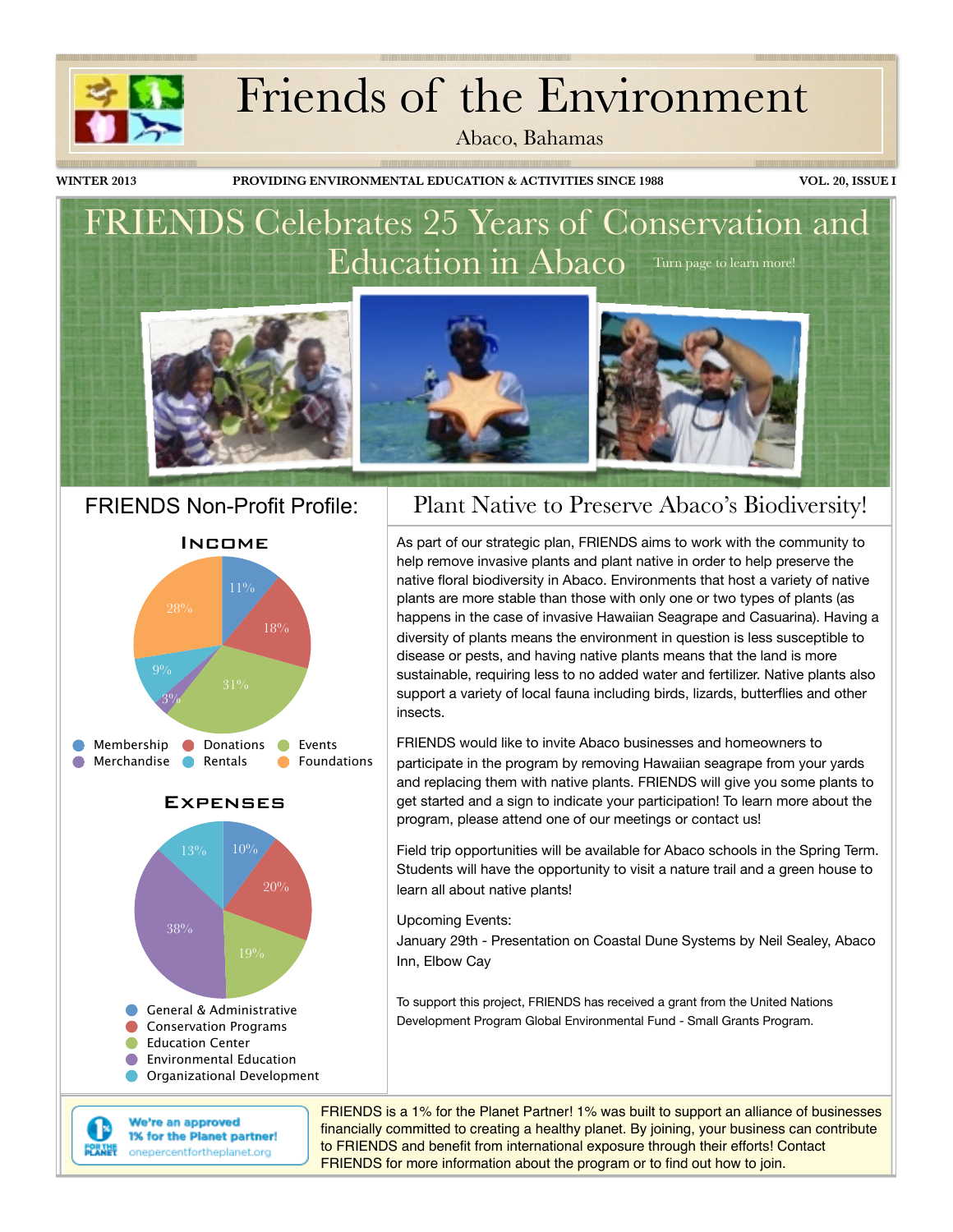Look for some exciting events in 2013, and please come out and give your continued support, have fun and contribute to the important work of Friends of the Environment.





*Development,* Sasha Fair